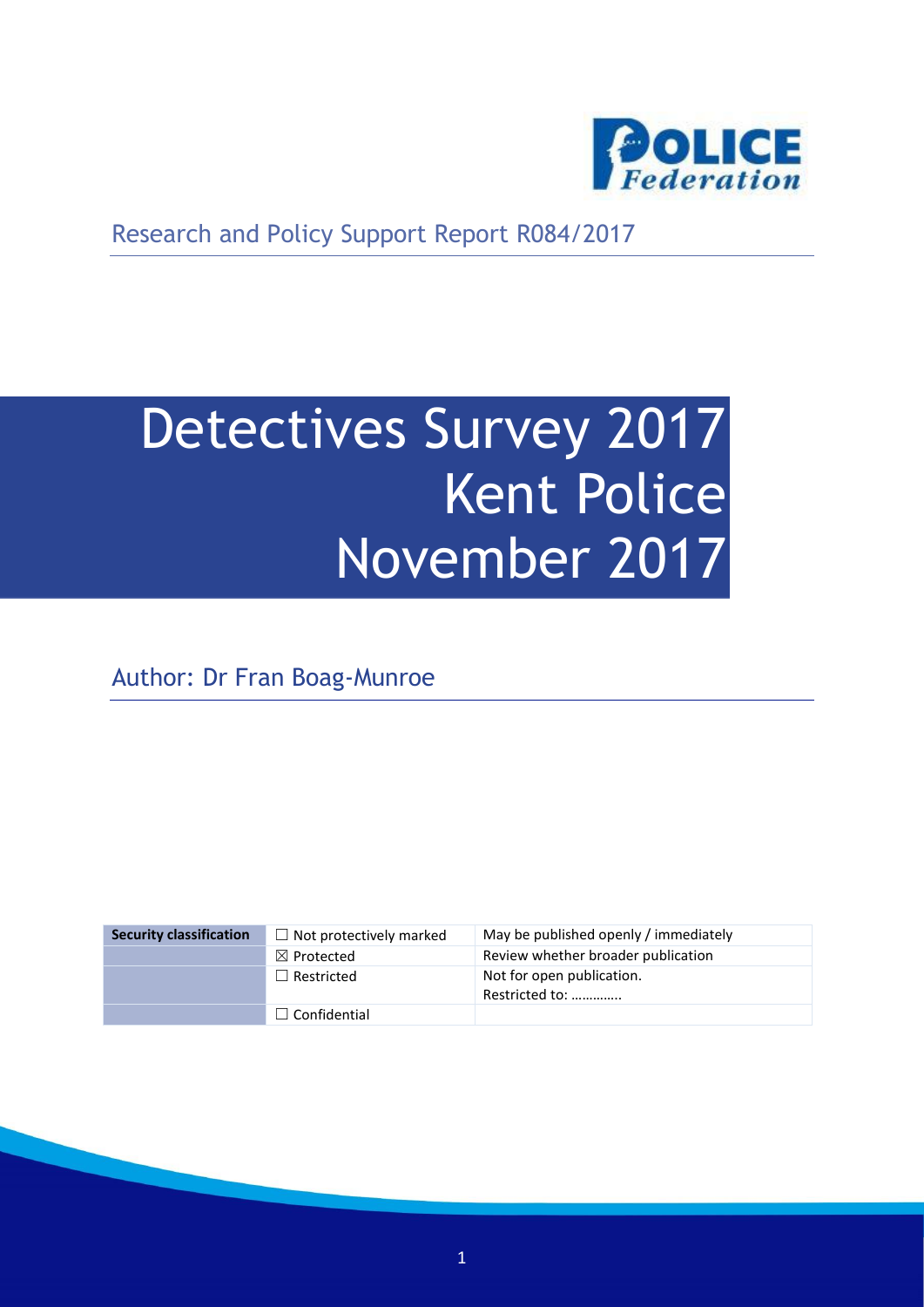#### **INTRODUCTION**

This report provides a summary of responses to the PFEW National Detectives Survey received from respondents in Kent Police in 2017.

Some of the questions asked in this year's survey were the same as in the 2015 National Detectives Survey; this allowed us to monitor any changes since the last time the survey was conducted. Other questions were new to 2017, to be able to look in more detail at the context in which detectives are currently working.

Where appropriate, details of average responses for the police service as a whole are also presented, differences between the national and local responses have not been tested statistically and therefore any differences reported are for guidance only and must be treated with caution.

#### **RESPONSE RATE AND RESPONDENTS**

The National Detectives Survey 2017 opened on 1st September 2017 and closed on 24th September 2017. During this time, detective officers were invited to attend via the Police Federation's National Membership Database, as well as via local Joint Branch Boards and the National Detectives Forum mailing list.

**141 responses were received from detectives in Kent Police**. There is still no accepted measure of the total number of detectives in England and Wales. It is therefore not possible to calculate a definitive response rate for the survey as a proportion of the total number of detectives. However, for comparison the number of responses received within Kent Police was lower than when this survey was last conducted in 2015, when 158 responses were received.

## **IMPACT OF SERVICE CUTS**

**55% of respondents within Kent Police said that service cuts have had a major impact on their morale**; this was lower than the national average, where 56% detectives said that service cuts have had a major impact upon their morale.

In addition, **26% of respondents within Kent Police said service cuts have had a major impact upon their physical health and wellbeing, whilst 30% said that service cuts have had a major impact upon their mental health and wellbeing**. For comparison, in England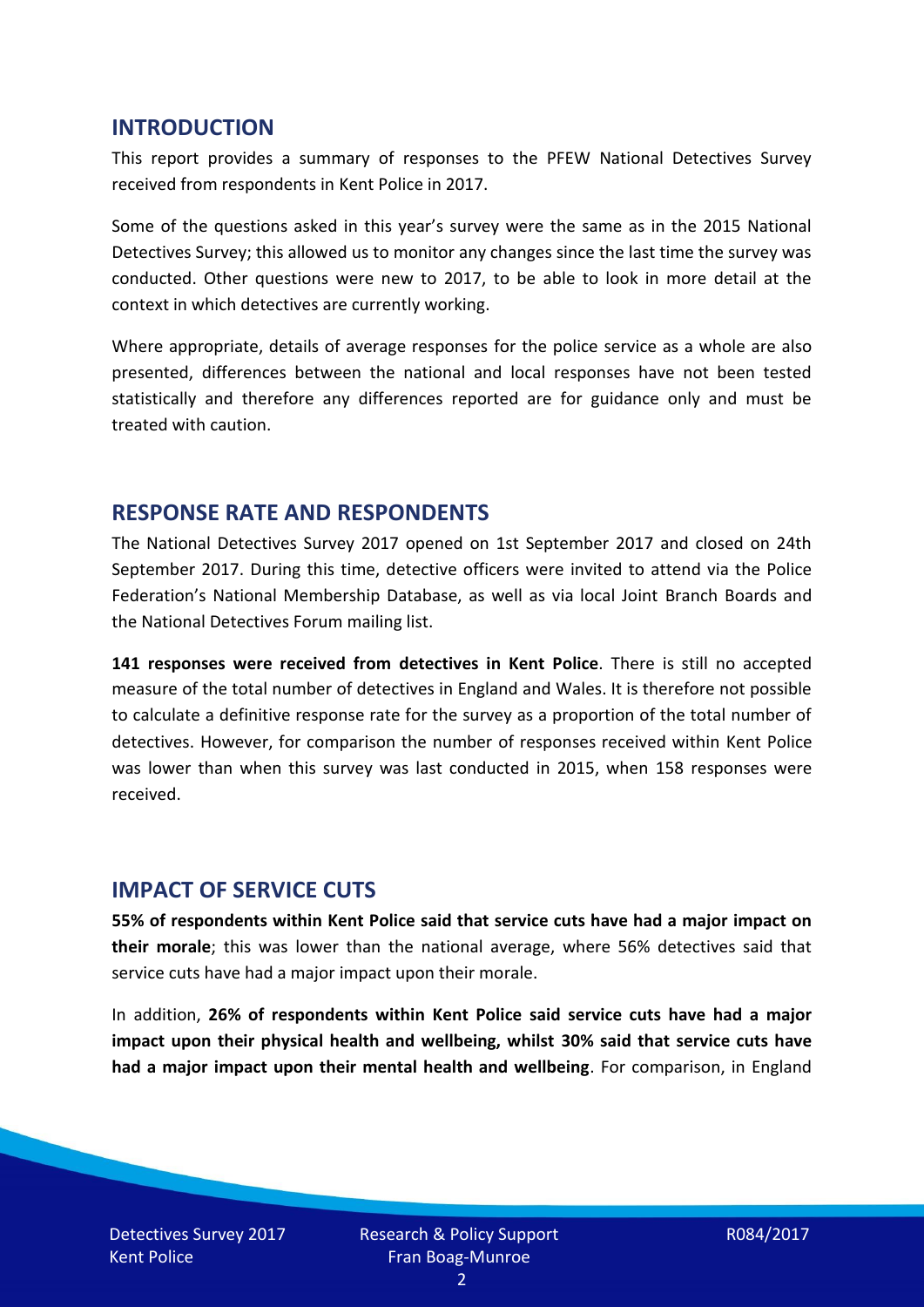and Wales as whole 27% of detectives said that service cuts have had a major impact on their physical health and wellbeing and also on their mental health and wellbeing.

| How, if at all, have<br>service cuts affected | No impact | <b>Minor impact</b> | <b>Moderate</b><br>impact | <b>Major impact</b> |
|-----------------------------------------------|-----------|---------------------|---------------------------|---------------------|
| <b>Your morale</b>                            | 4%        | 13%                 | 28%                       | 55%                 |
| Your physical health and<br>wellbeing         | 16%       | 16%                 | 43%                       | 26%                 |
| Your mental health and<br>wellbeing           | 11%       | 22%                 | 37%                       | 30%                 |

**67% of respondents in Kent Police said that service cuts have substantially increased their overall workload; 59% said that service cuts have substantially increased how fatigued they feel; and 51% said that service cuts have substantially increased how stressful they find their jobs**. Comparison of these proportions in Kent Police to England and Wales as a whole can be found in the table below.

|                                    | <b>Kent Police</b>                                      | <b>England and Wales</b>                                |
|------------------------------------|---------------------------------------------------------|---------------------------------------------------------|
| Your overall workload              | 67% substantially increased<br>(26% slightly increased) | 62% substantially increased<br>(32% slightly increased) |
| How fatigued you feel              | 59% substantially increased<br>(33% slightly increased) | 53% substantially increased<br>(38% slightly increased) |
| How stressful you find your<br>job | 51% substantially increased<br>(43% slightly increased) | 49% substantially increased<br>(41% slightly increased) |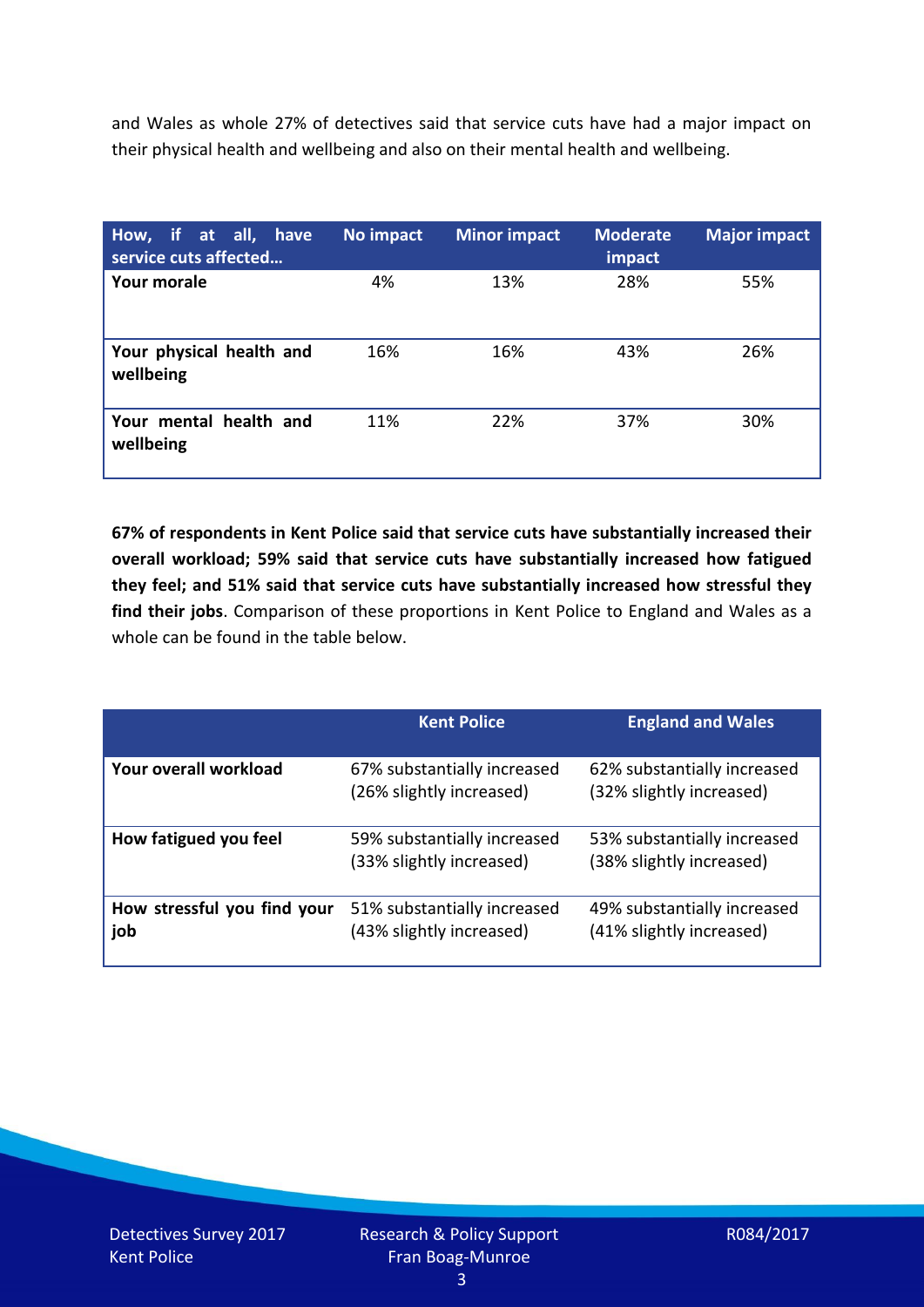## **WORKLOAD AND JOB DEMANDS**

**80% of respondents in Kent Police said that their workload in the last 12 months was either too high or much too high**. This is higher than the national average - in England and Wales as a whole, 76% of respondents said that their workload had been too high or much too high in the last 12 months.

35% of respondents in Kent Police said that their workload enabled them to provide the service needed to victims either most or all of the time; this compares to 27% of detectives in England and Wales as a whole. **The proportion of respondents in Kent Police who said that their workload enabled them to provide the service needed to victims either most or all of the time has decreased since 2015** when 40% of respondents felt that they could provide the service needed either most or all of the time.

In addition, 29% of respondents in Kent Police said that their workload enabled them to provide the service needed to witnesses either most or all of the time, in comparison to 22% of detectives in England and Wales overall. **The proportion of respondents in Kent Police who said that their workload enabled them to provide the service needed to witnesses either most or all of the time has decreased since 2015**, when 47% of respondents felt that they could provide the service needed either most or all of the time.

| Does your workload enable<br>you to provide the service<br>needed to? | <b>Never</b> | <b>Sometimes</b> | Most or all of the<br>time |
|-----------------------------------------------------------------------|--------------|------------------|----------------------------|
| <b>Victims</b>                                                        | 8%           | 57%              | 35%                        |
| <b>Witnesses</b>                                                      | 11%          | 60%              | 29%                        |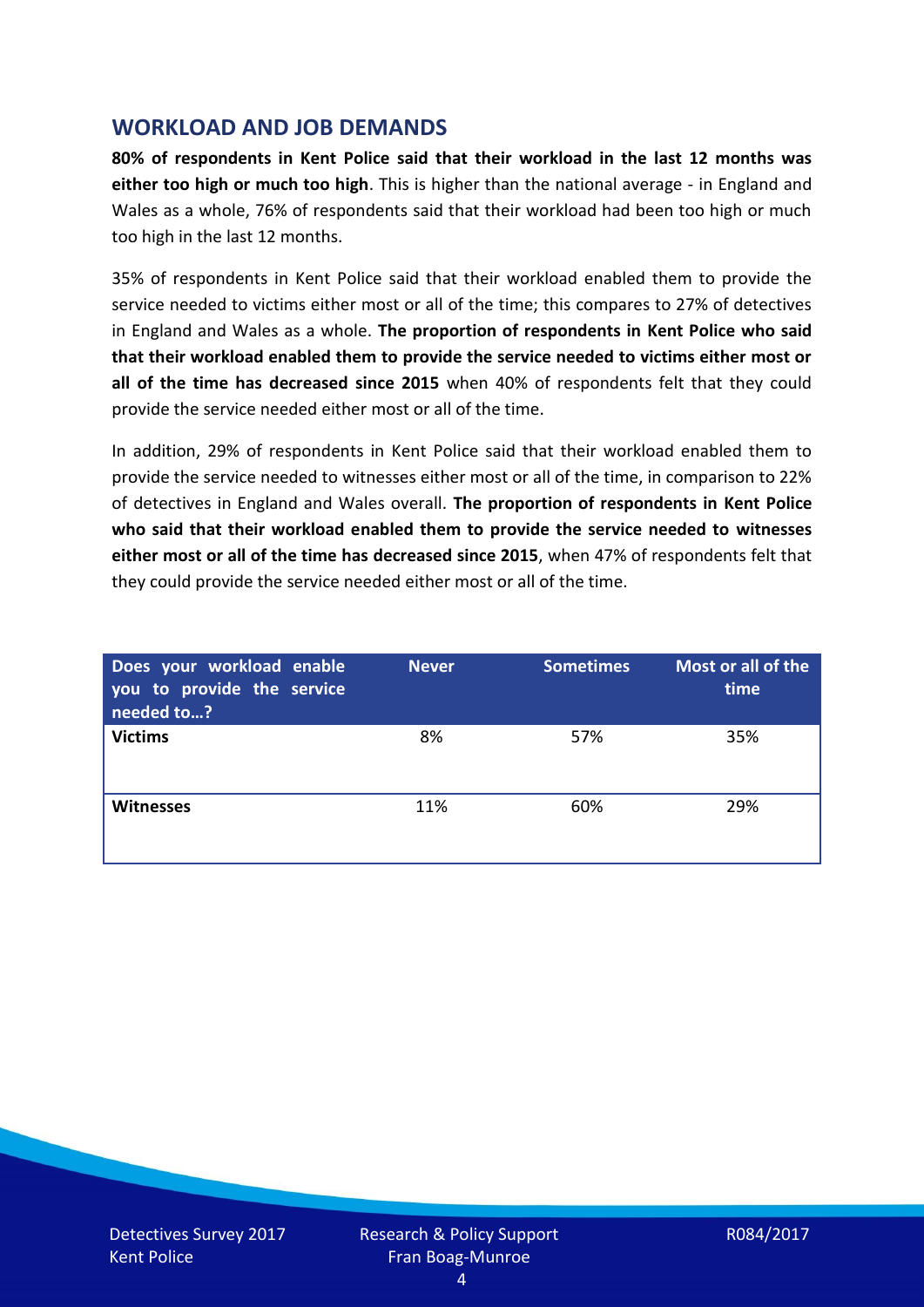#### **JOB RELATED STRESS**

In Kent Police, **56% of respondents said that they felt emotionally drained from work either most or all of the time**. Nationally, this proportion was 48%. The proportion of respondents in Kent Police who said that they had felt emotionally drained from work either most or all of the time has increased since 2015, when 30% of respondents said that they felt emotionally drained from work.

**53% of respondents in Kent Police said that their job was either very or extremely stressful**. This is the proportion of respondents who, in effect, report a non-diagnostic case of work-related stress within Kent Police.



In England and Wales as a whole 48% of detectives reported a case of work-related stress. Therefore **the proportion of respondents in Kent Police who reported a case of workrelated stress was higher than the national average**. The reasons given by respondents in Kent Police for why they found their job stressful are presented below.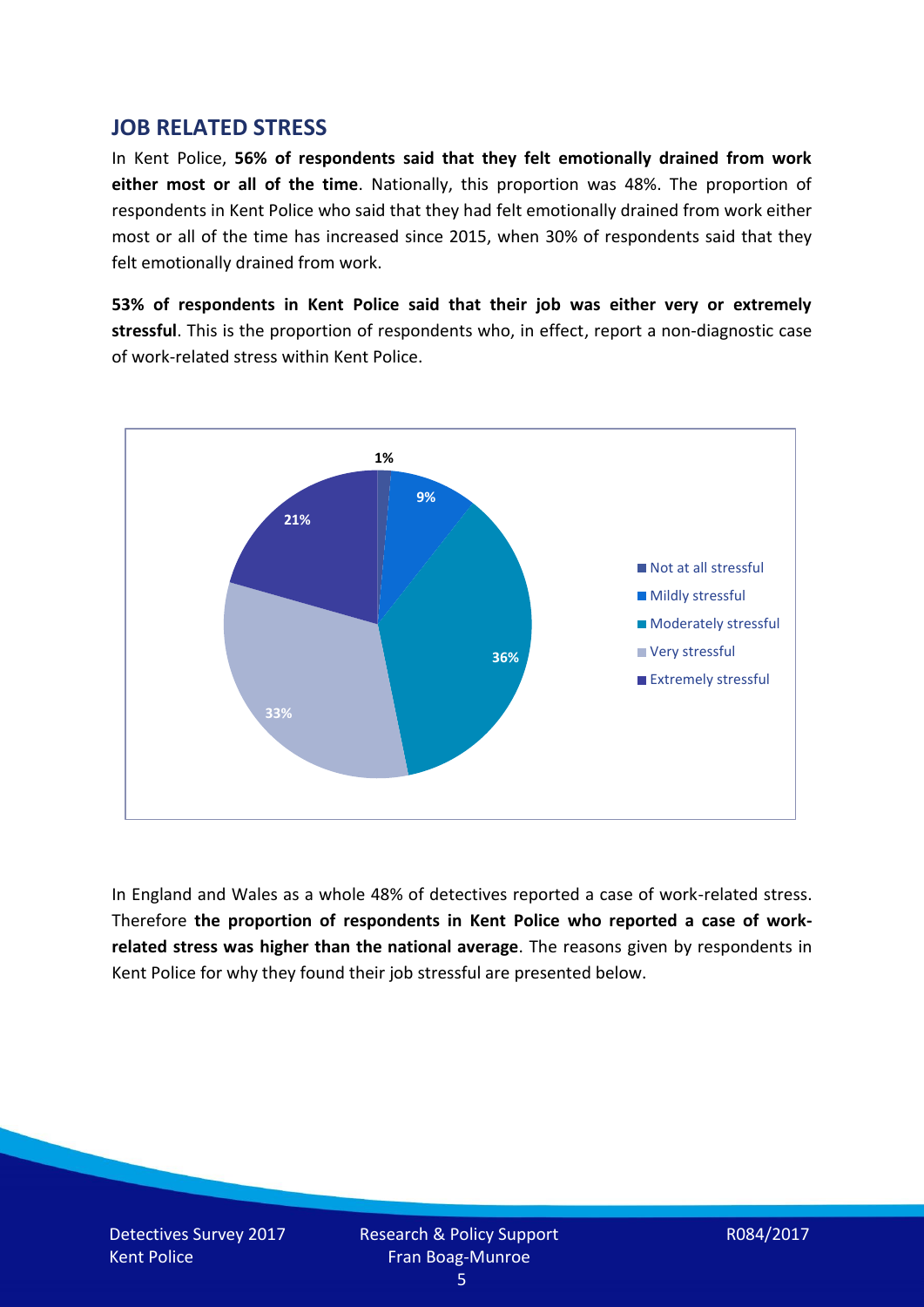| My job is stressful because                                                                | <b>Proportion</b><br>agreeing or<br>strongly<br>agreeing in<br><b>Kent Police</b> | <b>Proportion</b><br>agreeing or<br>strongly<br>agreeing in<br><b>England and</b><br><b>Wales</b> |
|--------------------------------------------------------------------------------------------|-----------------------------------------------------------------------------------|---------------------------------------------------------------------------------------------------|
| There are high levels of personal responsibility                                           | 96%                                                                               | 93%                                                                                               |
| There aren't enough officers in my team/unit                                               | 89%                                                                               | 86%                                                                                               |
| I feel like the general public and partner agencies often<br>have unrealistic expectations | 86%                                                                               | 82%                                                                                               |
| The nature of my work is high-risk                                                         | 85%                                                                               | 80%                                                                                               |
| I have a high workload                                                                     | 85%                                                                               | 80%                                                                                               |
| There is frequent organisational change                                                    | 77%                                                                               | 79%                                                                                               |
| My work is emotionally demanding                                                           | 79%                                                                               | 71%                                                                                               |
| I don't have enough time to be able to do my job to a<br>standard of which I can be proud  | 71%                                                                               | 70%                                                                                               |
| I am unable to meet all the conflicting demands on my<br>time at work                      | 70%                                                                               | 69%                                                                                               |
| I am exposed to traumatic or distressing incidents and<br>material                         | 69%                                                                               | 64%                                                                                               |
| I frequently have unrealistic time pressures                                               | 66%                                                                               | 61%                                                                                               |
| There aren't enough opportunities for professional<br>development                          | 52%                                                                               | 57%                                                                                               |
| I frequently have unachievable deadlines                                                   | 61%                                                                               | 57%                                                                                               |
| I am often pressured to work long hours                                                    | 60%                                                                               | 51%                                                                                               |
| My work-life balance is poor                                                               | 50%                                                                               | 43%                                                                                               |
| I don't feel like I have enough support from<br>management                                 | 45%                                                                               | 40%                                                                                               |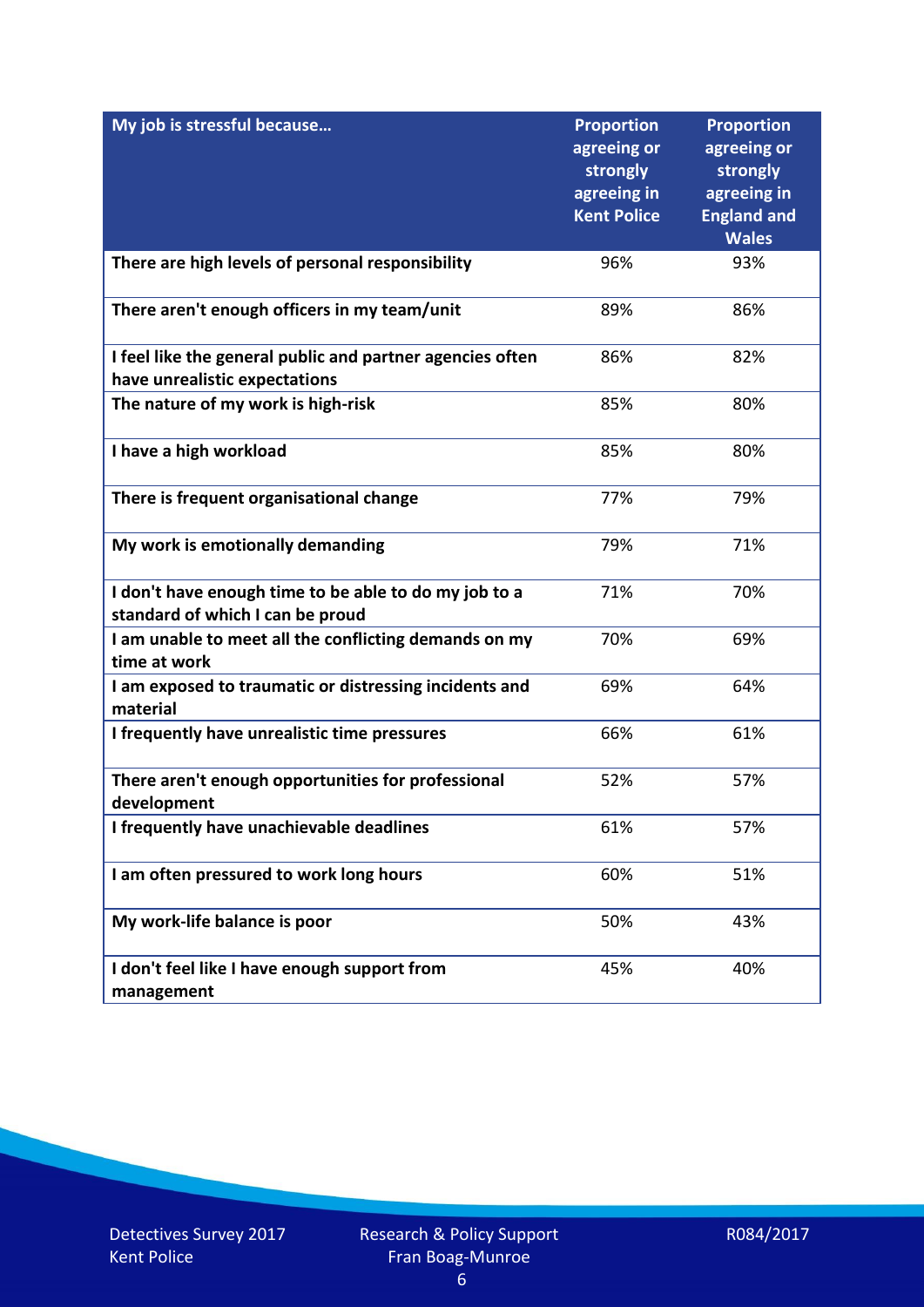# **ABSENCE AND ABSENCE BEHAVIOURS**

**Presenteeism** refers to a person attending work despite feeling that they should have taken sick leave due to their physical or mental health and wellbeing. **In Kent Police, 73% of respondents reported at least one instance of presenteeism associated with their physical health and wellbeing** in the last 12 months**; 57% of respondents reported at least one instance of presenteeism associated with their mental health and wellbeing**.

**Leaveism** refers to a person taking annual leave or rest days rather than sick leave for their physical or mental health and wellbeing. In the last year, **37% of respondents in Kent Police reported at least one instance of leaveism associated with their physical health and wellbeing**, whilst **33% of respondents in Kent Police reported at least one instance of leaveism associated with their mental health and wellbeing.**

Finally, **45% of respondents in Kent Police said that they had taken sickness absence due to their physical health and wellbeing** in the last 12 months. In addition, **18% of respondents said that they had taken sickness absence due to their mental health and wellbeing**.

Comparison of the proportions of respondents reporting presenteeism, leaveism and sickness absence in Kent Police with England and Wales as a whole can be found in the table below.

|                             | <b>Kent Police</b>                      |                                       | <b>England and Wales</b>                |                                       |
|-----------------------------|-----------------------------------------|---------------------------------------|-----------------------------------------|---------------------------------------|
| At least one<br>instance of | <b>Physical health</b><br>and wellbeing | <b>Mental health</b><br>and wellbeing | <b>Physical health</b><br>and wellbeing | <b>Mental health</b><br>and wellbeing |
| Presenteeism                | 73%                                     | 57%                                   | 71%                                     | 54%                                   |
| Leaveism                    | 37%                                     | 33%                                   | 42%                                     | 33%                                   |
| <b>Sickness</b><br>absence  | 45%                                     | 18%                                   | 35%                                     | 14%                                   |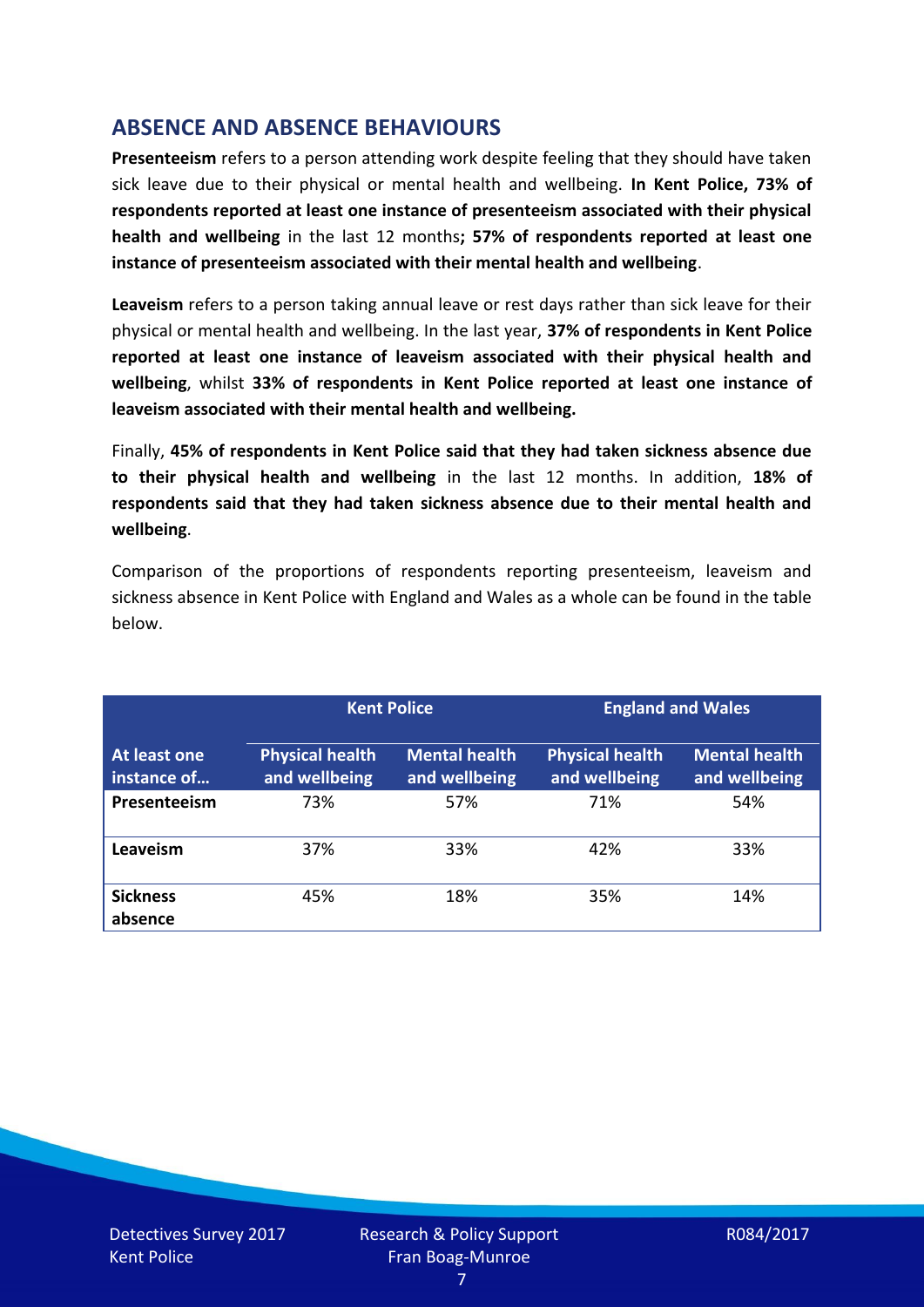### **VIEWS ABOUT THE JOB**

**79% of respondents in Kent Police felt that the role of the detective was seen as less valuable to the force than it used to be.** This compares with 85% of detectives in England and Wales as a whole who said that they felt the role of the detective was now less valuable.

Respondents in Kent Police were less likely to be dissatisfied than satisfied with their jobs, with **40% of respondents saying that they were dissatisfied and 46% of respondents saying that they were satisfied**. In comparison, 36% of detectives in England and Wales as a whole said that they were dissatisfied with their jobs, whilst 45% of respondents said that they were satisfied.

In addition, **the proportion of respondents in Kent Police who said that they were dissatisfied with their job has increased since 2015**, when 30% of respondents reported job dissatisfaction.

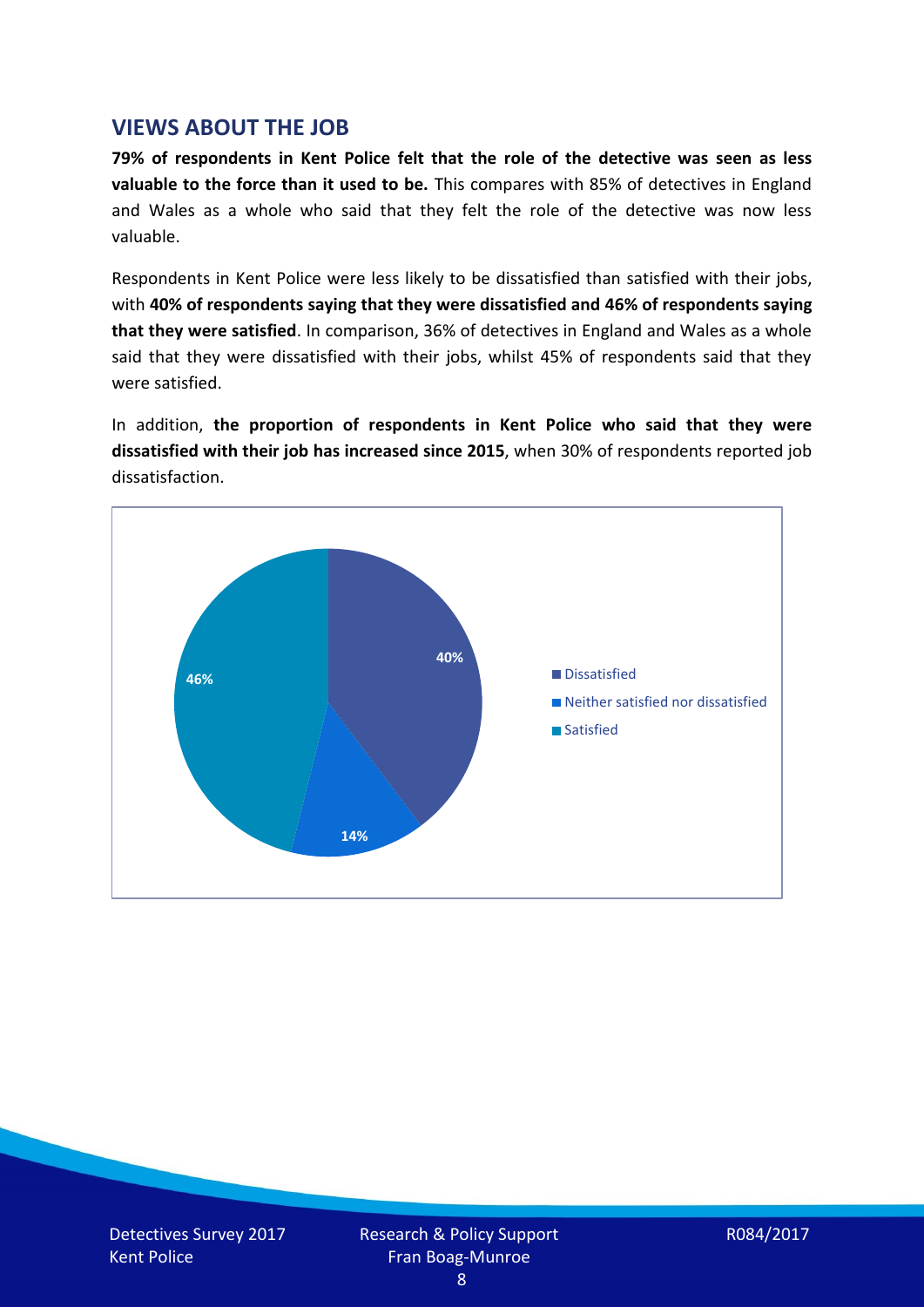# **TRAINING AND CONTINUOUS PROFESSIONAL DEVELOPMENT**

**50% of respondents in Kent Police said that they had difficulties securing specific training opportunities**. This has increased since 2015, when 47% of respondents in Kent Police reported difficulties securing specific training opportunities.

The proportion of respondents in Kent Police who said that they had difficulties securing training opportunities is lower than the national average, where this year 51% of detectives said that they had difficulties securing training.

In addition, **55% of respondents in Kent Police said that they were rarely given enough time to stay up-to-date with the latest developments in their area of work**. This compares to 56% of respondents in England and Wales as a whole. This proportion is higher than in 2015, when 39% of respondents in Kent Police said that they rarely had enough time to keep up-to-date with the latest developments.

| Are you given enough time<br>to stay up-to-date with the<br>latest developments in your<br>area of work? | <b>Kent Police</b> | <b>England and Wales</b> |
|----------------------------------------------------------------------------------------------------------|--------------------|--------------------------|
| Rarely                                                                                                   | 55%                | 56%                      |
| <b>Sometimes</b>                                                                                         | 41%                | 41%                      |
| <b>Always</b>                                                                                            | 4%                 | 4%                       |

A list of reasons why respondents in Kent Police said that they were not able to stay up-todate with the latest developments in their field can been found in the table below.

| It is difficult to stay up-to-date with the latest developments in<br>my field because          | <b>Kent</b><br><b>Police</b> | <b>England</b><br>and Wales |
|-------------------------------------------------------------------------------------------------|------------------------------|-----------------------------|
| I have too many competing priorities                                                            | 76%                          | 79%                         |
| There is no time set aside by my management for study                                           | 78%                          | 76%                         |
| There are not enough officers to cover my day-to-day work for<br>me to attend relevant training | 78%                          | 76%                         |
| My workload is too high                                                                         | 77%                          | 76%                         |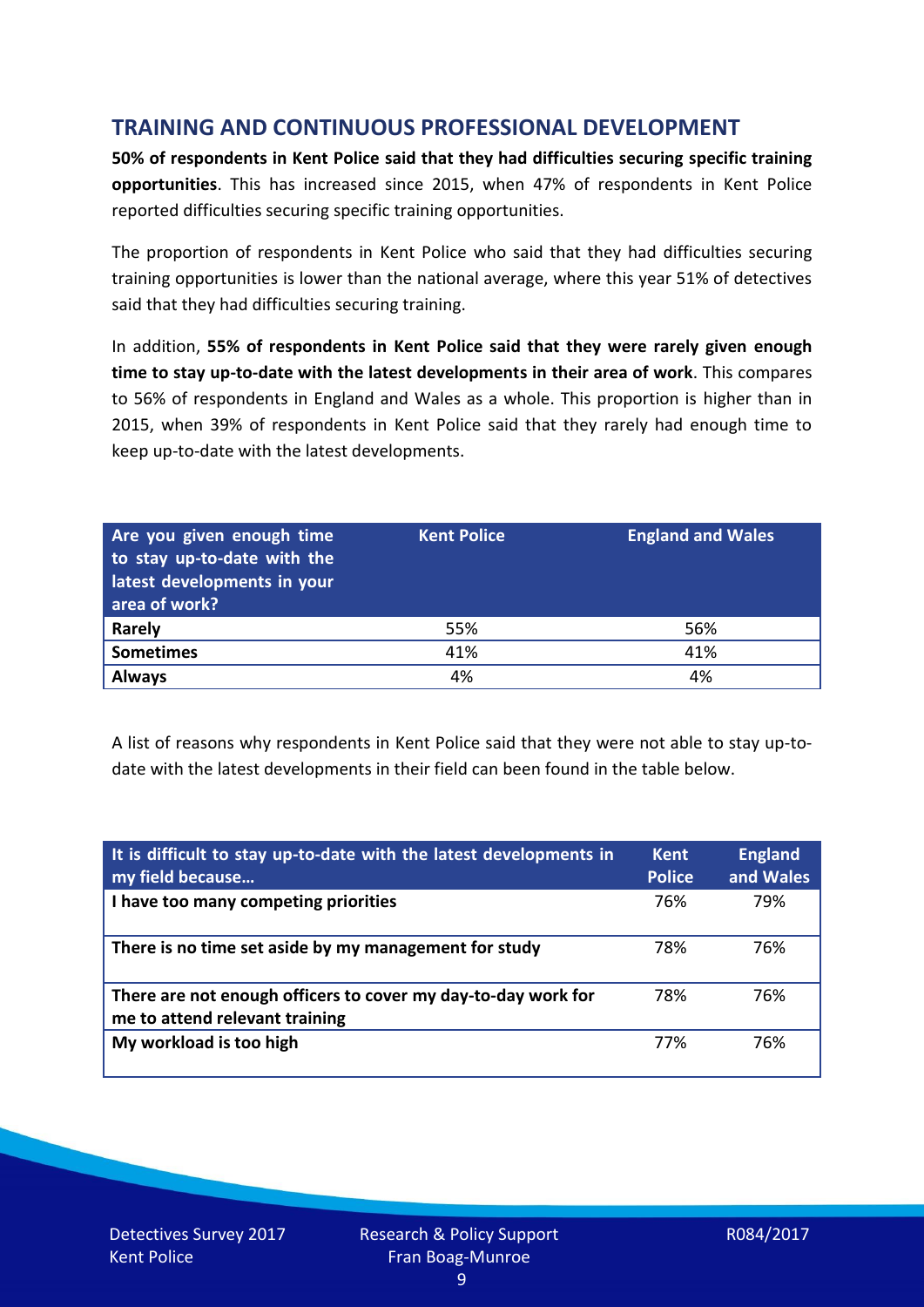| I have too many other commitments                                                        | 71% | 75% |
|------------------------------------------------------------------------------------------|-----|-----|
| The online learning package provided by NCALT is poorly<br>delivered                     | 62% | 73% |
| There are not enough formal training days                                                | 77% | 72% |
| I am too tired at the end of the day                                                     | 67% | 71% |
| Access to knowledge management systems that help<br>communicate new developments is poor | 40% | 51% |
| There is a lack of training staff                                                        | 50% | 46% |
| There is no appropriate training available                                               | 32% | 44% |

## **ATTRACTION AND RETENTION**

**23% of respondents in Kent Police said that they would not change their career path, whilst 13% couldn't think of any job they would prefer**. 9% of respondents said that they would like to change their posting but remain a police officer.

In comparison, 14% of respondents in Kent Police said that they would like to change jobs and stop being a police officer, 31% said that they would take any other job but with similar earnings and benefits, and 11% would quit immediately if they could find something else to do.

**The proportion of respondents in Kent Police who said that they would quit immediately if they could find something else to do has increased since 2015**, when 8% of respondents said that they would quit immediately if they could.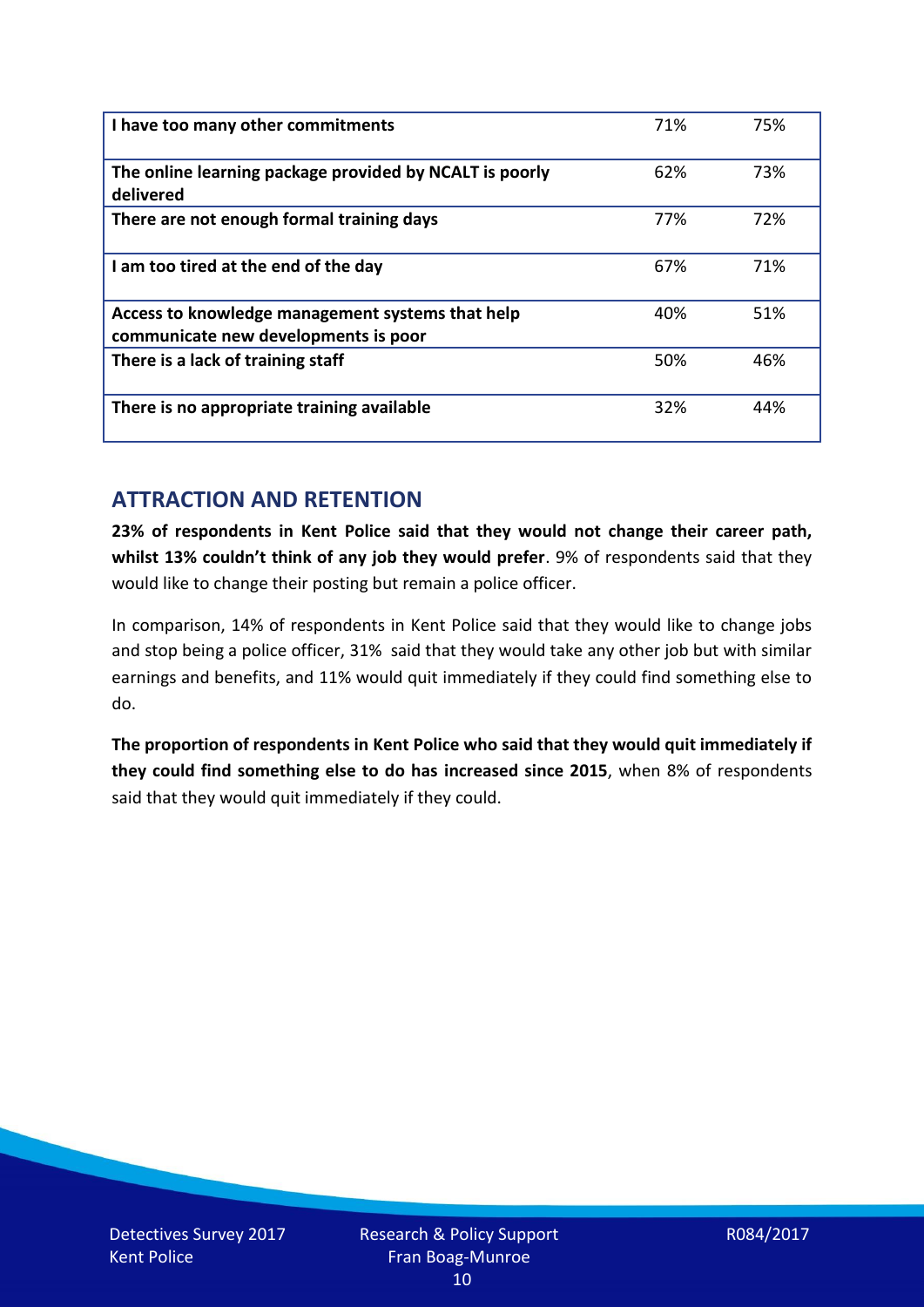|                                                                            | <b>Kent Police</b> | <b>England and Wales</b> |
|----------------------------------------------------------------------------|--------------------|--------------------------|
| I would not change my<br>career path                                       | 23%                | 22%                      |
| I can't think of any job I<br>would prefer                                 | 13%                | 14%                      |
| I would like to change my<br>posting but remain a police<br>officer        | 9%                 | 14%                      |
| I would like to change my<br>job and stop being a police<br>officer        | 14%                | 14%                      |
| I would take almost any<br>other job with similar<br>earnings and benefits | 31%                | 26%                      |
| I would quit immediately if I<br>could find something else to<br>do        | 11%                | 10%                      |